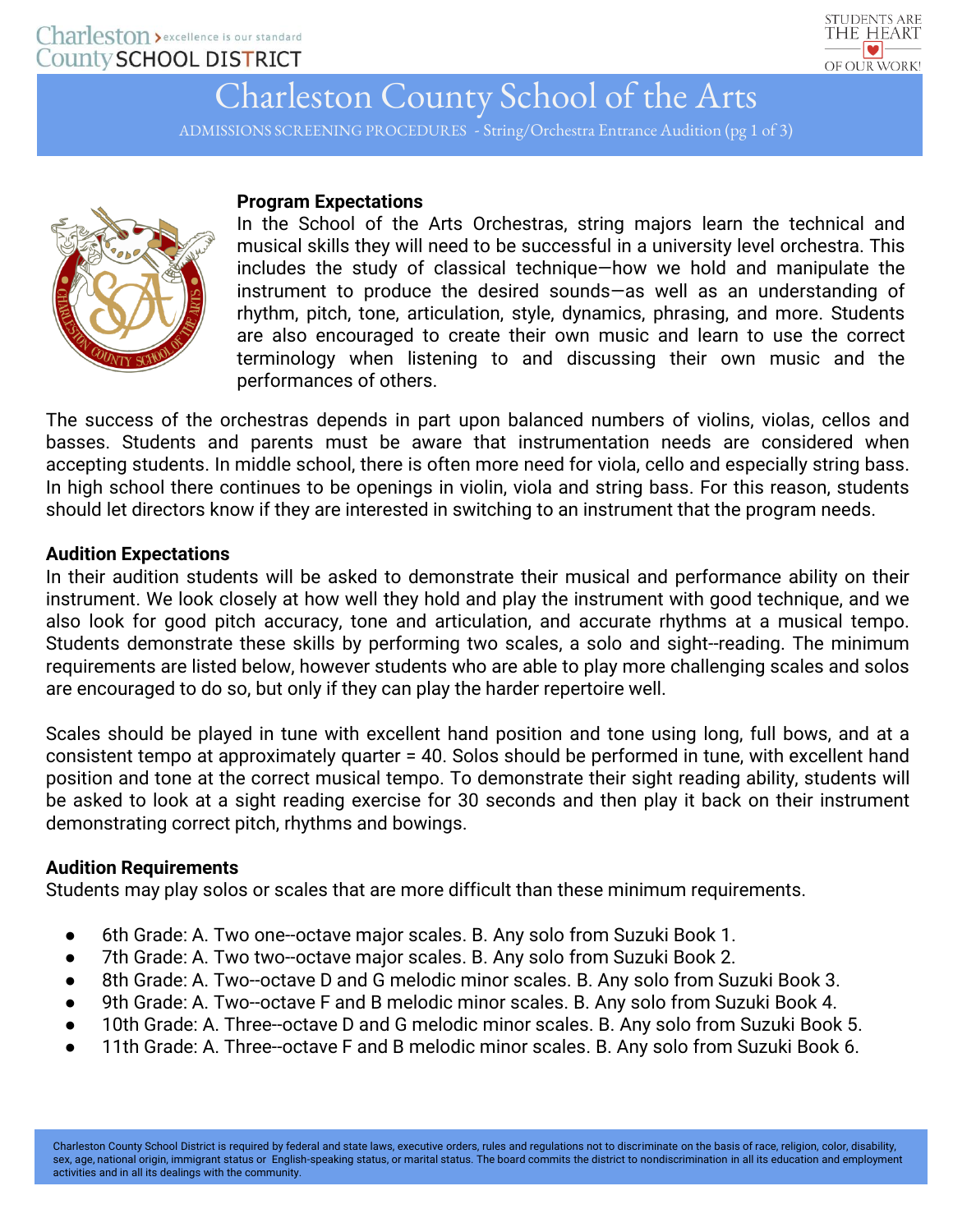

## Charleston County School of the Arts

SCREENING PROCEDURES and Rubric - String/Orchestra Entrance Audition, (pg 2 of 3)

### **SOA STRING/ORCHESTRA ENTRANCE AUDITIONS FOR 6TH-‐12TH GRADE**

**Audition Requirements.** Students are permitted play solos or scales that are more difficult than the minimum.

- 6th Grade: A. Two one--octave major scales. B. Any solo from Suzuki Book 1. C. Sight Reading.
- 7th Grade: A. Two two-octave major scales. B. Any solo from Suzuki Book 2. C. Sight Reading.
- 8th Grade: A. Two--octave D and G melodic minor scales. B. Any solo from Suzuki Book 3. C. Sight Reading.
- 9th Grade: A. Two-octave F and B melodic minor scales. B. Any solo from Suzuki Book 4. C. Sight Reading.
- 10th Grade: A. Three--octave D and G melodic minor scales. B. Any solo from Suzuki Book 5. C. Sight Reading.
- 11th Grade: A. Three--octave F and B melodic minor scales. B. Any solo from Suzuki Book 6. C. Sight Reading.

| Scale #1: _<br>Scale #2: _<br>30 Points + 4 possible Bonus Points: +1 for each two--octave scale; +2 for each 3 octave scale                                                                                                                                                                                                                                                                                                                                                                                                                                 |  |
|--------------------------------------------------------------------------------------------------------------------------------------------------------------------------------------------------------------------------------------------------------------------------------------------------------------------------------------------------------------------------------------------------------------------------------------------------------------------------------------------------------------------------------------------------------------|--|
| <b>Instrument and Hand Position</b><br>9--10 No observable flaws. Arms/hands are correctly positioned and tension free.<br>$7 - 8$<br>Few observable flaws. Arms/hands are mostly correct and tension free.<br>$5-6$<br>Some observable flaws. Arms/hands are moderately correct and tension free.<br>Many observable flaws. Arms/hands have moderate tension and/or incorrect positions. 1-2<br>$3 - 4$<br>Many<br>significant flaws. Arms/hands are very tense and/or in the incorrect positions.                                                          |  |
| <b>Intonation and Note Accuracy</b><br>9--10 All notes are correct and in tune.<br>$7 - 8$<br>Most notes are correct and in tune; minor fingertip adjustment is needed.<br>$5-6$<br>Some notes are out of tune or incorrect. Some fingertip adjustment is needed.<br>$3 - 4$<br>Many notes are out of tune or incorrect. Significant fingertip adjustment is needed.<br>$1 - 2$<br>Many notes are severely out of tune and incorrect. Key and notes are difficult to recognize.                                                                              |  |
| <b>Tone and Articulation</b><br>9-10 All notes have a beautiful, characteristic tone. All bowings/articulations are all correct.<br>$7 - 8$<br>Most notes have a beautiful, characteristic tone. Most bowings/articulations are correct.<br>Many notes have a beautiful, characteristic tone. Many bowings/articulations are correct.<br>$5-6$<br>Some notes have a beautiful, characteristic tone. Some bowings/articulations are correct.<br>$3 - 4$<br>$1 - 2$<br>Few notes have a beautiful, characteristic tone. Few bowings/articulations are correct. |  |
| Sight Reading: Out of 20 points possible.                                                                                                                                                                                                                                                                                                                                                                                                                                                                                                                    |  |
| <b>Rhythm and Tempo</b><br>9--10 Tempo is correct and consistent; no rhythm errors or rushing/dragging problems exist.<br>$7 - 8$<br>Tempo is mostly correct; few rhythm errors or rushing/dragging problems exist.<br>Tempo is somewhat correct; some rhythm errors or rushing/dragging problems exist.<br>$5 - 6$<br>Tempo is somewhat slow/fast; moderate rhythm errors or rushing/dragging problems exist<br>$3 - 4$<br>$0 - 2$<br>Tempo is too slow or fast; significant rhythm error or rushing/dragging problem exist.                                |  |
| <b>Intonation and Note Accuracy</b><br>9--10 All notes are correct and in tune.<br>$7 - 8$<br>Most notes are correct and in tune; minor fingertip adjustment is needed.<br>$5-6$<br>Some notes are out of tune or incorrect. Some fingertip adjustment is needed.<br>$3 - 4$<br>Many notes are out of tune or incorrect. Much fingertip adjustment is needed.<br>$1 - 2$<br>Many notes are severely out of tune and incorrect. Key and notes are difficult to recognize.                                                                                     |  |